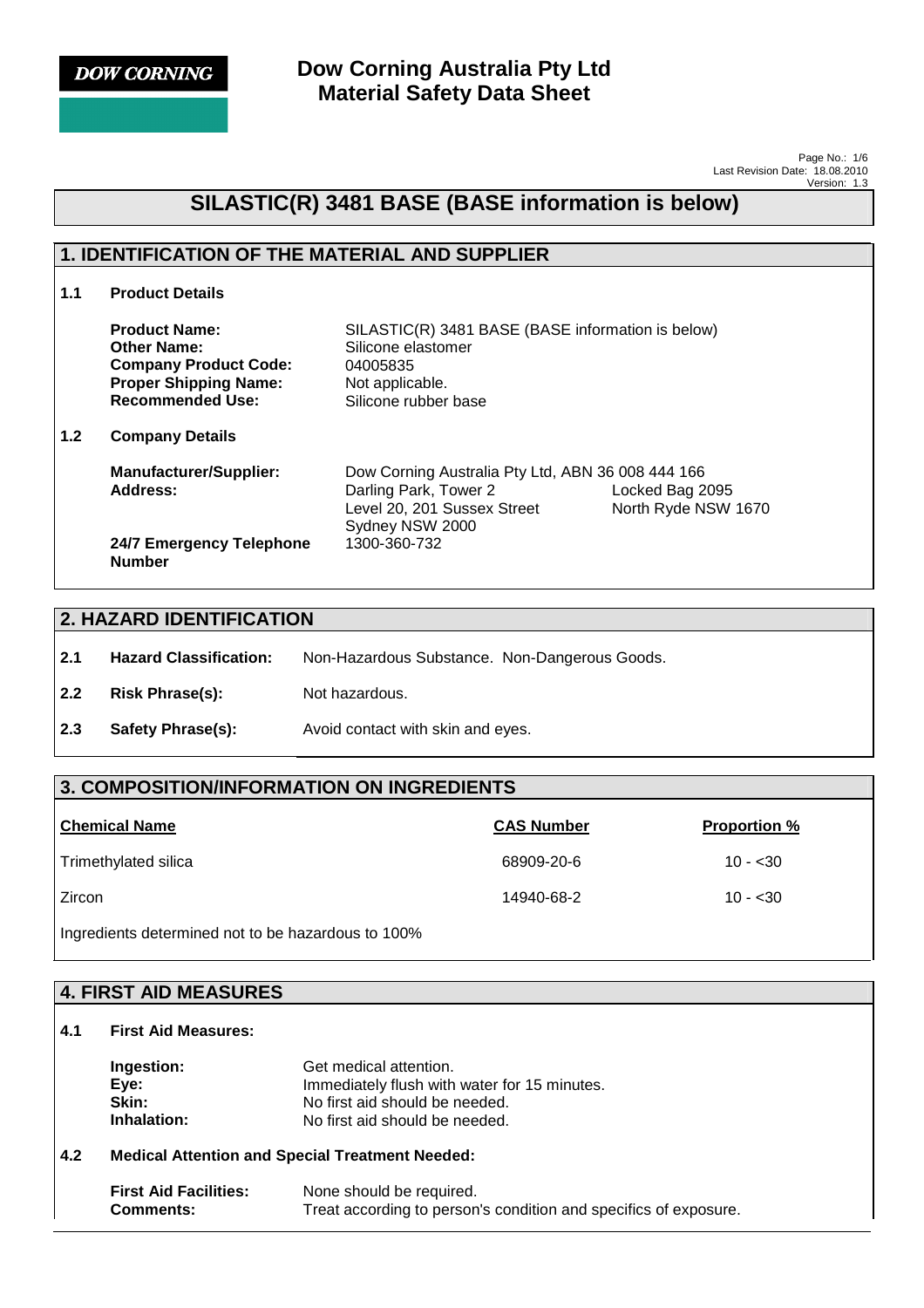

Page No.: 2/6 Last Revision Date: 18.08.2010 Version: 1.3

## **SILASTIC(R) 3481 BASE (BASE information is below)**

| Note to physicians: | Treat Symptomatically. For further information, the Medical Practitioner should |
|---------------------|---------------------------------------------------------------------------------|
|                     | contact Dow Corning Australia Pty Ltd.                                          |

## **5. FIRE-FIGHTING MEASURES**

| 5.1 | <b>Suitable Extinguishing</b><br>Media:                                                    | On large fires use dry chemical, foam or water spray. On small fires use carbon<br>dioxide (CO2), dry chemical or water spray. Water can be used to cool fire exposed<br>containers.                                                                                             |
|-----|--------------------------------------------------------------------------------------------|----------------------------------------------------------------------------------------------------------------------------------------------------------------------------------------------------------------------------------------------------------------------------------|
| 5.2 | Unsuitable<br><b>Extinguishing Media:</b>                                                  | None established.                                                                                                                                                                                                                                                                |
| 5.3 | <b>Hazards From</b><br><b>Combustion Products:</b>                                         | None.                                                                                                                                                                                                                                                                            |
| 5.4 | <b>Precautions For Fire</b><br><b>Fighters and Special</b><br><b>Protective Equipment:</b> | Determine the need to evacuate or isolate the area according to your local<br>emergency plan. Use water spray to keep fire exposed containers cool.<br>Self-contained breathing apparatus and protective clothing should be worn in<br>fighting large fires involving chemicals. |
| 5.5 | <b>Hazchem Code:</b>                                                                       | Not applicable.                                                                                                                                                                                                                                                                  |

## **6. ACCIDENTAL RELEASE MEASURES**

#### **6.1 Emergency Procedures:** Not applicable.

**6.2 Methods and Materials for Containment and Clean Up Procedures:**  Determine whether to evacuate or isolate the area according to your local emergency plan. Observe all personal protective equipment recommendations described in this MSDS. If diked material can be pumped, store recovered material in appropriate container. Clean up remaining materials from spill with suitable absorbant. Clean area as appropriate since spilled materials, even in small quantities, may present a slip hazard. Final cleaning may require use of steam, solvents or detergents. Dispose of saturated absorbant or cleaning materials appropriately, since spontaneous heating may occur. Laws and regulations may apply to releases and disposal of this material, as well as those materials and items employed in the cleanup of releases. You will need to determine which laws and regulations are applicable.

| 7. HANDLING AND STORAGE |                                          |                                                                                                                                                                                                |
|-------------------------|------------------------------------------|------------------------------------------------------------------------------------------------------------------------------------------------------------------------------------------------|
| 7.1                     | <b>Precautions for Safe</b><br>Handling: | Use with adequate ventilation. Avoid eye contact. Do not take internally. Exercise<br>good industrial hygiene practice. Wash after handling, especially before eating,<br>drinking or smoking. |
| 7.2                     | <b>Conditions for Safe</b><br>Storage:   | Use reasonable care and store away from oxidizing materials.                                                                                                                                   |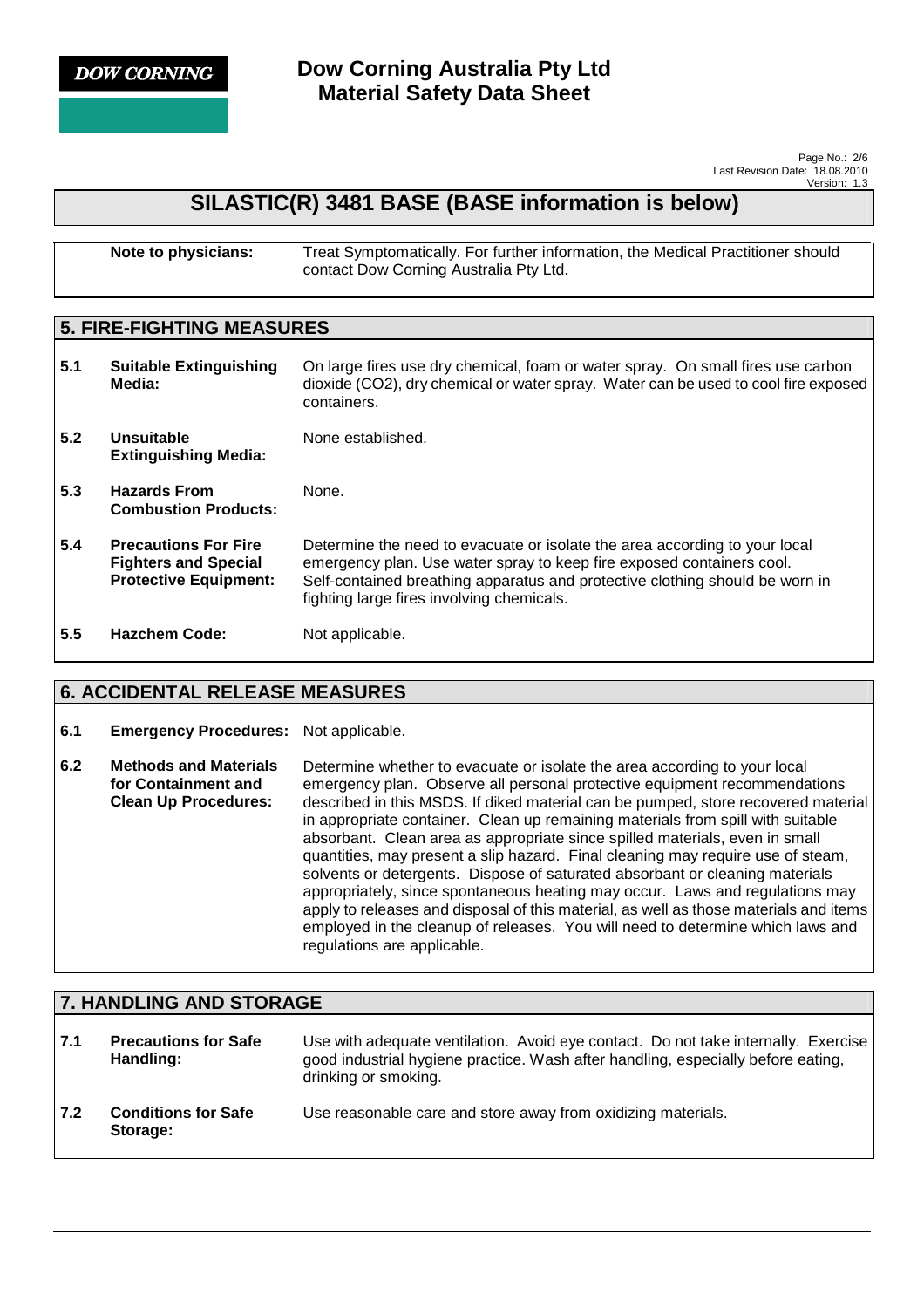

**Dow Corning Australia Pty Ltd Material Safety Data Sheet**

> Page No.: 3/6 Last Revision Date: 18.08.2010 Version: 1.3

## **SILASTIC(R) 3481 BASE (BASE information is below)**

## **8. EXPOSURE CONTROLS/PERSONAL PROTECTION 8.1 Exposure Standards: Ingredients Exposure Limits** Trimethylated silica Dow Corning guide: 5 mg/m3 Ceiling (as dust). No biological limit allocated. Zircon Australia: TWA 5 mg/m3 as Zr. STEL 10 mg/m3 as Zr. Observe zirconium compounds limits. OSHA PEL (final rule) and ACGIH TLV: TWA 5 mg/m3; STEL 10 mg/m3. No biological limit allocated. **8.2 Engineering Controls: Local Ventilation:** None should be needed. **General Ventilation:** Recommended. **8.3 Personal Protective Equipment: Respiratory:** No respiratory protection should be needed.  **Suitable Respirator:** None should be needed. Hand: No special protection needed. **Eye:** Use proper protection - safety glasses as a minimum. **Skin:** Washing at mealtime and end of shift is adequate.

Note: These precautions are for room temperature handling. Use at elevated temperature or aerosol/spray applications may require added precautions. For further information regarding aerosol inhalation toxicity, please refer to the guidance document regarding the use of silicone-based materials in aerosol applications that has been developed by the silicone industry (www.SEHSC.com) or contact the Dow Corning customer service group.

## **9. PHYSICAL AND CHEMICAL PROPERTIES**

| 9.1<br>9.2 | <b>Physical Form:</b><br>Colour:    | <b>Viscous Liquid</b><br>Off-White |
|------------|-------------------------------------|------------------------------------|
| 9.3        | Odour:                              | Odorless                           |
| 9.4        | pH:                                 | Not determined.                    |
| 9.5        | Vapour Pressure @<br>25°C:          | Not determined.                    |
| 9.6        | <b>Vapour Density (air=1):</b>      | Not determined.                    |
| 9.7        | <b>Boiling Point:</b>               | >65 °C                             |
| 9.8        | <b>Melting Point:</b>               | Not determined.                    |
| 9.9        | <b>Solubility in Water:</b>         | Not determined.                    |
| 9.10       | Specific Gravity @ 25°C:            | 1.213                              |
| 9.11       | <b>Flash Point:</b>                 | > 100 °C (Closed Cup)              |
| 9.12       | <b>Upper Flammability</b><br>Limit: | Not determined.                    |
| 9.13       | <b>Lower Flammability</b><br>Limit: | Not determined.                    |
| 9.14       | Autoignition<br>Temperature:        | Not determined.                    |
| 9.15       | <b>Viscosity:</b>                   | 34,000 mPa s                       |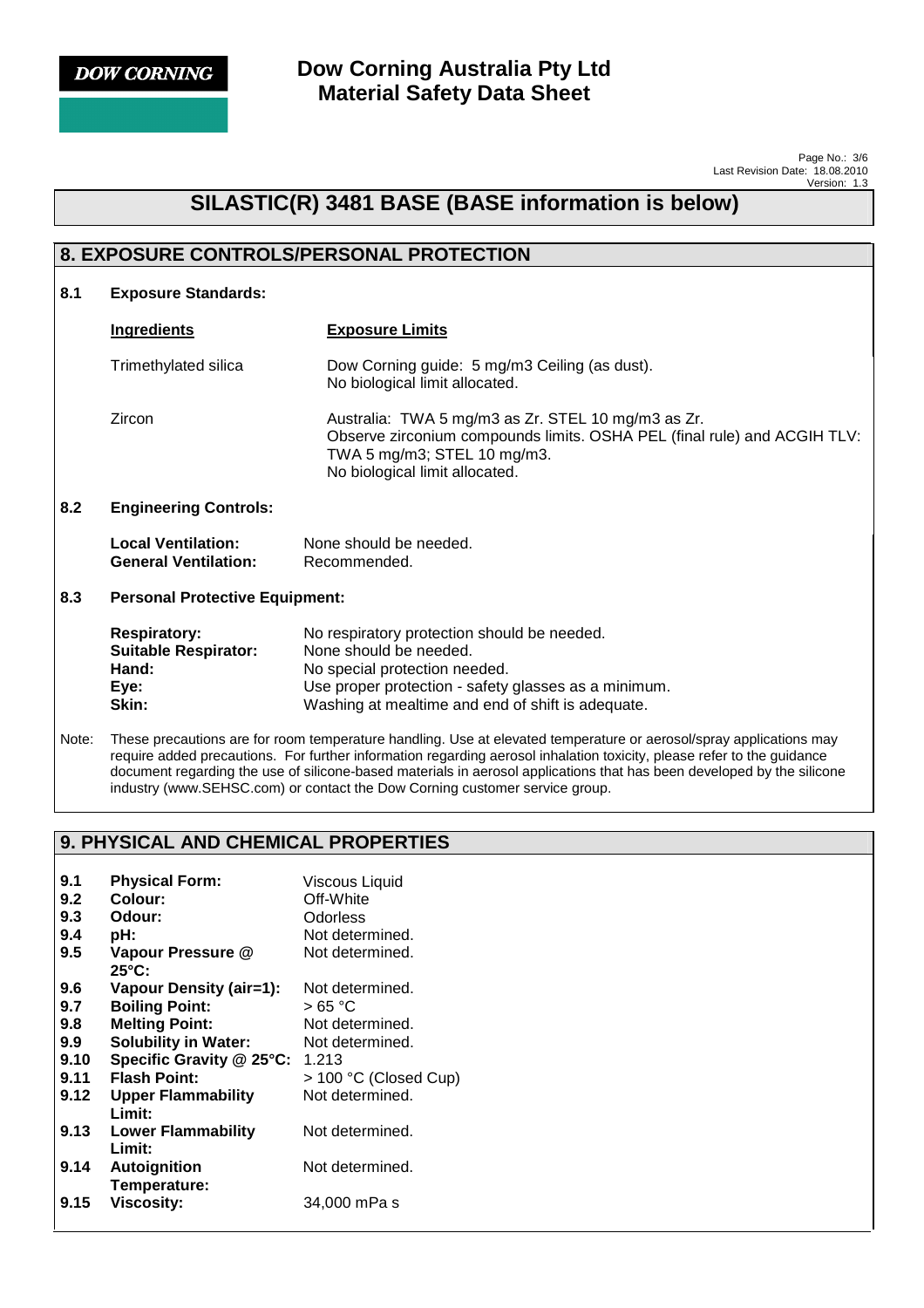

## **SILASTIC(R) 3481 BASE (BASE information is below)**

The above information is not intended for use in preparing product specifications. Contact Dow Corning before writing specifications.

## **10. STABILITY AND REACTIVITY 10.1 Chemical Stability:** Stable. **10.2 Conditions to avoid:** None. **10.3 Incompatible Materials:** Can react with strong oxidising agents. **10.4 Hazardous Decomposition Products:**  Carbon oxides and traces of incompletely burned carbon compounds. Silicon dioxide. Formaldehyde. Nitrogen oxides. Metal oxides. **10.5 Hazardous Reactions :** Hazardous polymerization will not occur.

### **11. TOXICOLOGICAL INFORMATION**

| 11.1 | <b>Possible Routes of</b><br><b>Exposure</b>                                     | Inhalation<br>IXI                                                                | <b>[X] Skin Contact</b>                                                                                                                     | [X] Ingestion |
|------|----------------------------------------------------------------------------------|----------------------------------------------------------------------------------|---------------------------------------------------------------------------------------------------------------------------------------------|---------------|
| 11.2 | <b>Possible Health Effects:</b>                                                  |                                                                                  |                                                                                                                                             |               |
|      | <b>Acute</b>                                                                     |                                                                                  |                                                                                                                                             |               |
|      | Ingestion:<br>Eye:<br>Skin:<br>Inhalation:<br><b>Chronic</b>                     | Low ingestion hazard in normal use.<br>Direct contact may cause mild irritation. | No significant irritation expected from a single short-term exposure.<br>No significant effects expected from a single short-term exposure. |               |
|      | Ingestion:<br>Skin:<br>Inhalation:<br><b>Other Health Hazard</b><br>Information: | No known applicable information.<br>No known applicable information.             | Repeated ingestion or swallowing large amounts may injure internally.<br>Repeated or prolonged exposure may cause irritation.               |               |

The above listed potential effects of overexposure are based on actual data, the results of studies performed upon similar compositions, component data, and/or expert review of the products.

## **12. ECOLOGICAL INFORMATION**

#### **12.1 Environmental Fate and Distribution:**

Siloxanes are removed from water by sedimentation or binding to sewage sludge. In soil, siloxanes are degraded.

#### **12.2 Ecotoxicity:**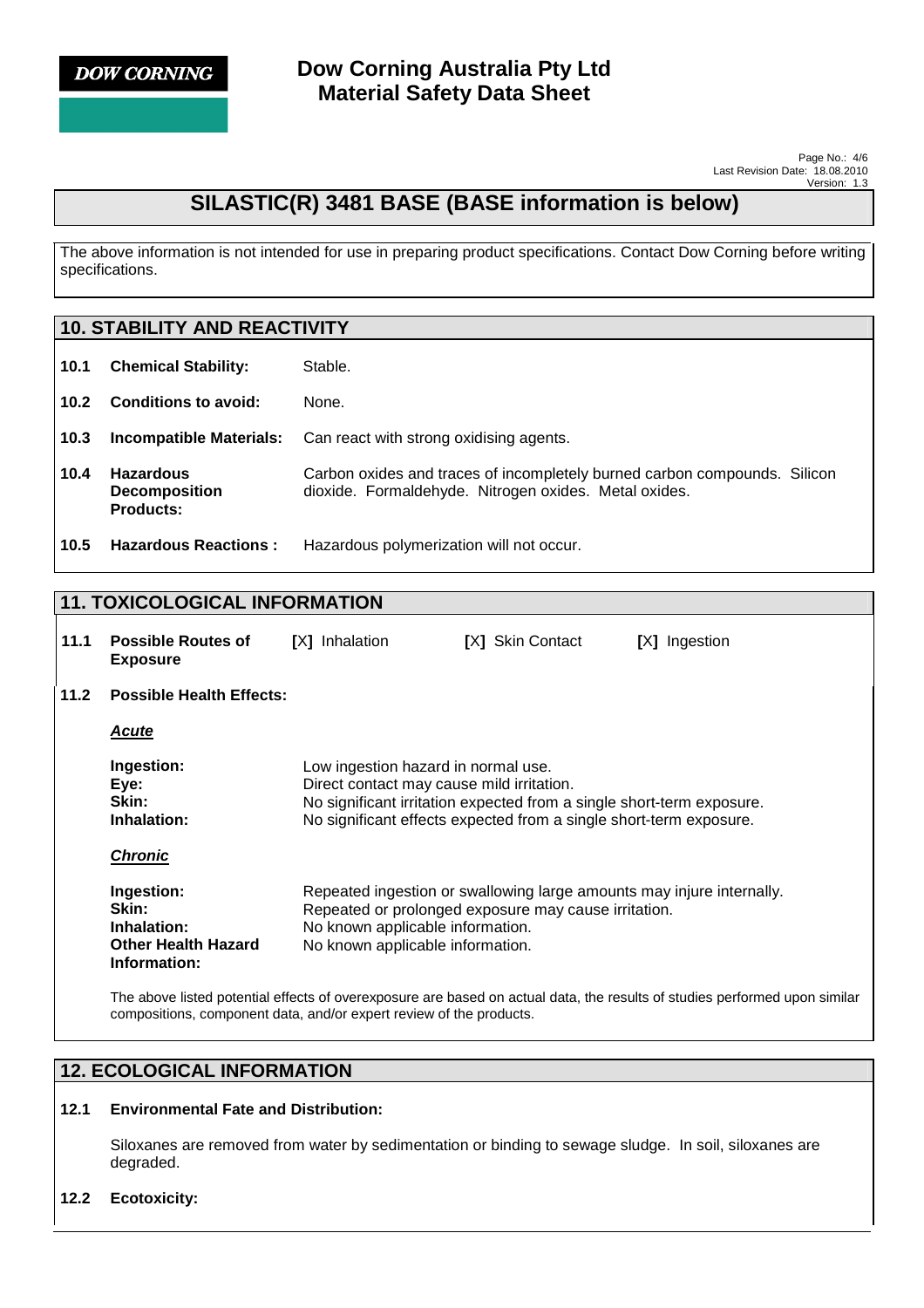

## **Dow Corning Australia Pty Ltd Material Safety Data Sheet**

Page No.: 5/6 Last Revision Date: 18.08.2010 Version: 1.3

## **SILASTIC(R) 3481 BASE (BASE information is below)**

No adverse effects on aquatic organisms.

 **Bioaccumulation:** No bioaccumulation potential.

#### **12.3 Fate and Effects in Waste Water Treatment Plants:**

Removed > 90% by binding onto sewage sludge. No adverse effects on bacteria. The siloxanes in this product do not contribute to the BOD.

#### **12.4 Additional Environmental Information**

**Degradation:** Additional environmental information on the silicone component is available on request.

| <b>13. DISPOSAL CONSIDERATIONS</b> |                                                             |                                                  |
|------------------------------------|-------------------------------------------------------------|--------------------------------------------------|
| 13.1                               | Disposal Method:                                            | Dispose of in accordance with local regulations. |
| 13.2                               | <b>Special Precautions for</b><br>Landfill or Incineration: | None known.                                      |

### **14. TRANSPORT INFORMATION**

| 14.1 | UN No.:                          | Not applicable. |
|------|----------------------------------|-----------------|
| 14.2 | <b>Proper Shipping Name:</b>     | Not applicable. |
| 14.3 | Class:                           | Not applicable. |
| 14.4 | <b>Packing Group:</b>            | Not applicable. |
| 14.5 | <b>Hazchem Code:</b>             | Not applicable. |
| 14.6 | Sea transport (IMDG)             |                 |
|      | Not subject to IMDG code.        |                 |
| 14.7 | Air Transport (IATA-DGR)         |                 |
|      | Not subject to IATA regulations. |                 |

### **15. REGULATORY INFORMATION 15.1 SUSDP Poisons Schedule Number:**  None allocated. **15.2 Prohibition/Licensing Requirements:**  There are no applicable prohibition or notification/licensing requirements, including for carcinogens under Commonwealth, State or Territory legislation. **15.3 Industrial Chemicals (Notification and Assessment) Act 1989:**  All ingredients listed or exempt. **15.4 HSNO Approval Code:** Not determined.